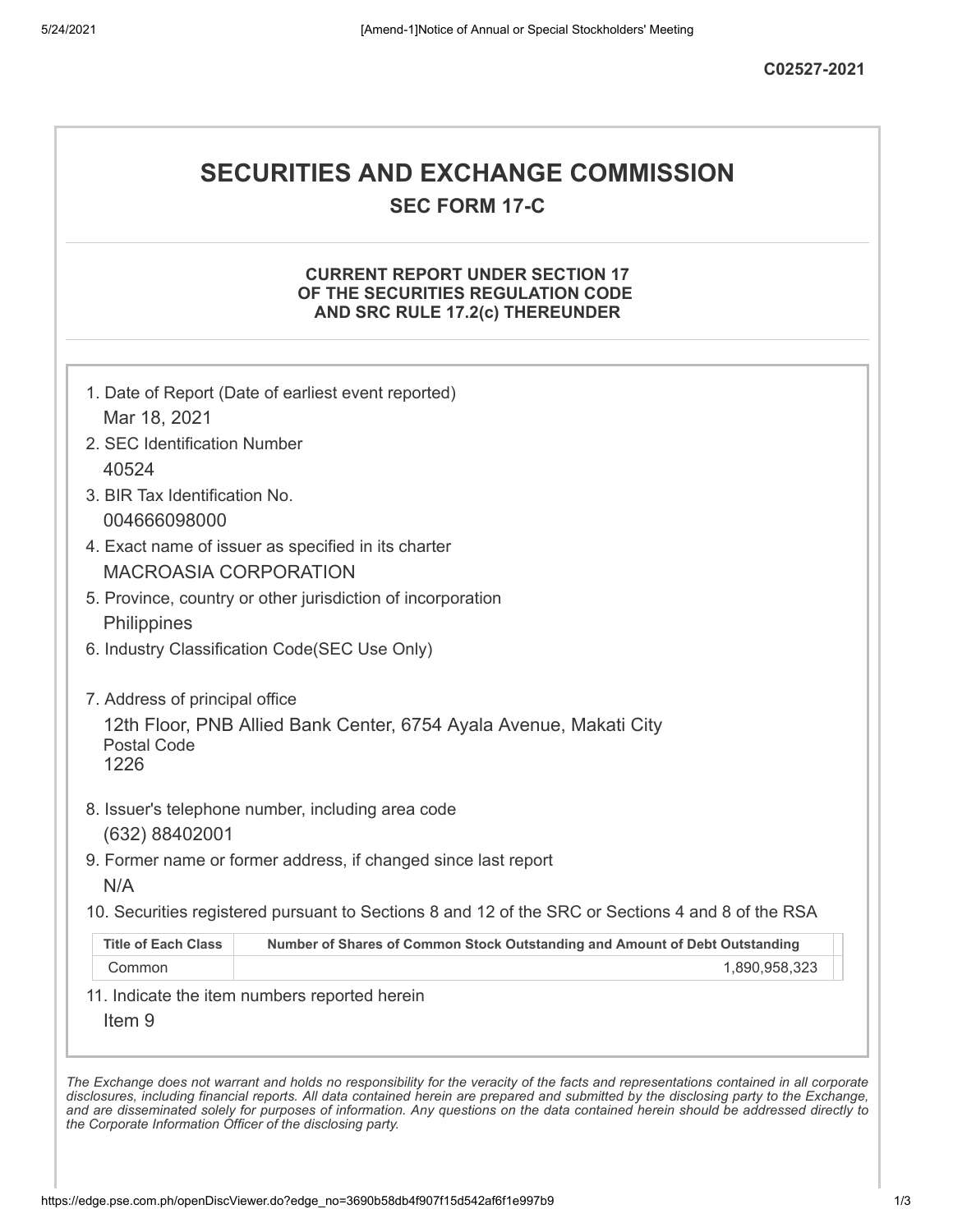5/24/2021 [Amend-1]Notice of Annual or Special Stockholders' Meeting



## **MacroAsia Corporation MAC**

#### **PSE Disclosure Form 7-1 - Notice of Annual or Special Stockholders' Meeting** *References: SRC Rule 17 (SEC Form 17-C) and Sections 7 and 4.4 of the Revised Disclosure Rules*

**Subject of the Disclosure**

2021 Annual Stockholders' Meeting

**Background/Description of the Disclosure**

Notice of Annual Stockholders' Meeting

### **Type of Meeting**

annual

- Special
- **Date of Approval by Board of Directors** Mar 18, <sup>2021</sup> **Date of Stockholders' Meeting** May 13, <sup>2021</sup> **Time** 3:00 P.M. **Venue** Not applicable (through Remote Communication) **Record Date** Apr 13, 2021 **Agenda** The Agenda for the meeting is as follows: 1. Call to Order 2. Certification of Notice and Quorum 3. Approval of the Minutes of the Annual Stockholders' Meeting held on 17 July 2020 4. President's Report 5. Financial Report on Results of Operations for 2020 6. Approval of the Audited Financial Statements for the year ended 31 December 2020 7. Ratification of all Acts, Proceedings and Resolutions of the Board of Directors and Management since the Annual Stockholders' Meeting held on 17 July 2020 up to 13 May 2021 8. Election of Directors 9. Appointment of External Auditor 10. Other Matters 11. Adjournment

#### **Inclusive Dates of Closing of Stock Transfer Books**

| <b>Start Date</b> | 2021<br>$^{\circ}$ Apr 13,               |
|-------------------|------------------------------------------|
| <b>End Date</b>   | 2021<br>Apr 1<br>$\overline{\mathsf{v}}$ |
|                   |                                          |

**Other Relevant Information**